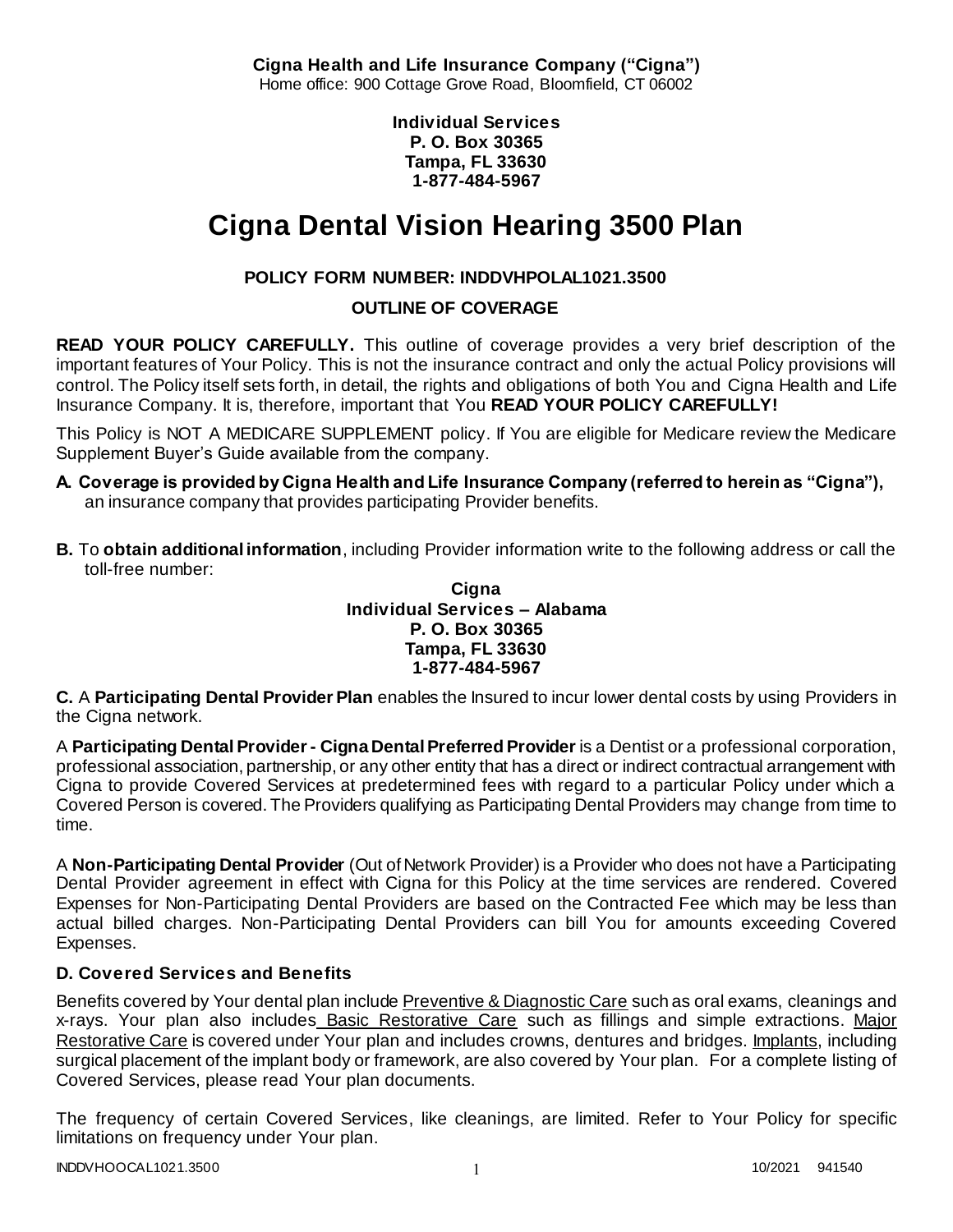### **Benefit Schedule**

The benefits outlined in the table below show the payment percentages for Covered Expenses **AFTER** any applicable Deductibles have been satisfied unless otherwise stated.

# **CIGNA DENTAL, VISION, AND HEARING INSURANCE** *The Schedule*

#### **For You and Your Dependents**

#### **The Schedule – Dental Benefits**

If You select a Participating Dental Provider, Your cost will be less than if You select a Non-Participating Dental Provider.

#### **Emergency Services**

The Benefit Percentage payable for Emergency Services charges made by a Non-Participating Dental Provider is the same Benefit Percentage as for Participating Dental Provider Charges. Dental Emergency services are required immediately to either alleviate pain or to treat the sudden onset of an acute dental condition. These are usually minor procedures performed in response to serious symptoms, which temporarily relieve significant pain, but do not effect a definitive cure, and which, if not rendered, will likely result in a more serious dental or medical complication.

#### **Dental Deductibles**

Dental Deductibles are expenses to be paid by You or Your Dependent. Dental Deductibles are in addition to any Coinsurance. Once the Dental Deductible maximum in The Schedule has been reached You and Your family need not satisfy any further dental deductible for the rest of that year.

#### **Participating Dental Provider Payment**

Participating Dental Provider services are paid based on the Contracted Fee agreed upon by the provider and Cigna.

#### **Non-Participating Dental Provider Payment**

Non-Participating Dental Provider services are paid based on the Contracted Fee.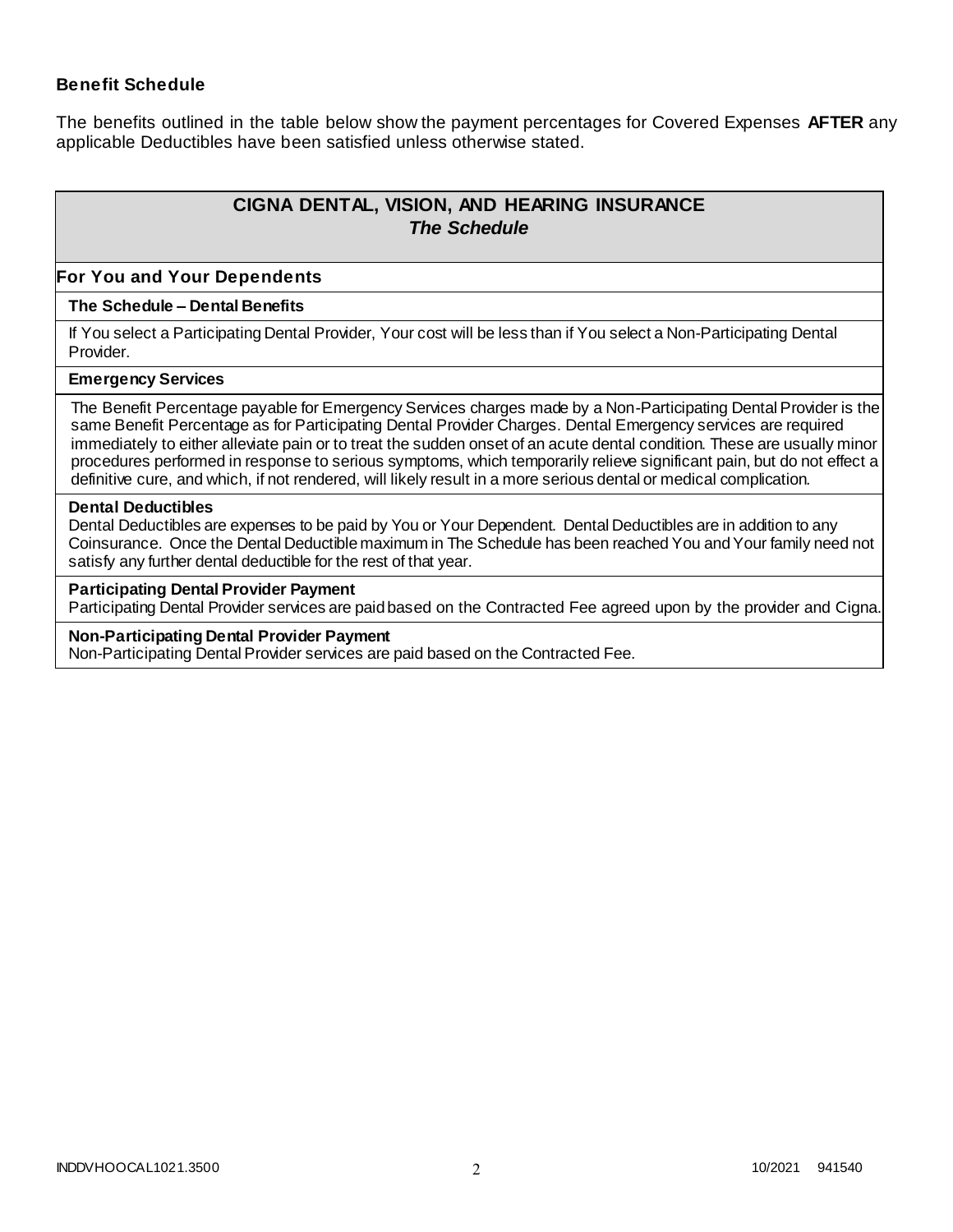| DENTAL BENEFIT HIGHLIGHTS                                                                                                                                                                                                                                                 |                                                  |
|---------------------------------------------------------------------------------------------------------------------------------------------------------------------------------------------------------------------------------------------------------------------------|--------------------------------------------------|
| Classes I, II, III, IX<br><b>Calendar Year Maximum</b>                                                                                                                                                                                                                    | \$2,500 per person                               |
| <b>Class IX Lifetime Maximum</b>                                                                                                                                                                                                                                          | \$2,000 per person                               |
| <b>Calendar Year Dental Deductible</b>                                                                                                                                                                                                                                    |                                                  |
| Individual                                                                                                                                                                                                                                                                | \$100 per person                                 |
|                                                                                                                                                                                                                                                                           | Not Applicable to Class I                        |
| Class I                                                                                                                                                                                                                                                                   | The Percentage of Covered Expenses the Plan Pays |
| Preventive Care<br>Oral Exams<br><b>Routine Cleanings</b><br>Routine X-rays<br>Non-Routine X-rays<br><b>Fluoride Application</b><br><b>Sealants</b><br>Space Maintainers (non-orthodontic)<br>Emergency Care to Relieve Pain                                              | 100%                                             |
| <b>Class II</b>                                                                                                                                                                                                                                                           | The Percentage of Covered Expenses the Plan Pays |
| <b>Basic Restorative</b><br>Fillings<br>Surgical Extraction of Impacted Teeth<br>Oral Surgery, Simple Extractions<br>Relines, Rebases, and Adjustments<br>Repairs - Bridges, Crowns, and Inlays<br>Repairs - Dentures                                                     | 80% after dental deductible                      |
| <b>Class III</b>                                                                                                                                                                                                                                                          | The Percentage of Covered Expenses the Plan Pays |
| <b>Major Restorative</b><br>Crowns / Inlays / Onlays<br>Root Canal Therapy / Endodontics<br><b>Minor Periodontics</b><br><b>Major Periodontics</b><br>Oral Surgery, All Except Simple Extractions<br>Prosthesis Over Implant<br>Anesthetics<br>Dentures<br><b>Bridges</b> | 50% after dental deductible                      |
| <b>Class IX</b>                                                                                                                                                                                                                                                           | The Percentage of Covered Expenses the Plan Pays |
| Implants                                                                                                                                                                                                                                                                  | 50% after plan deductible                        |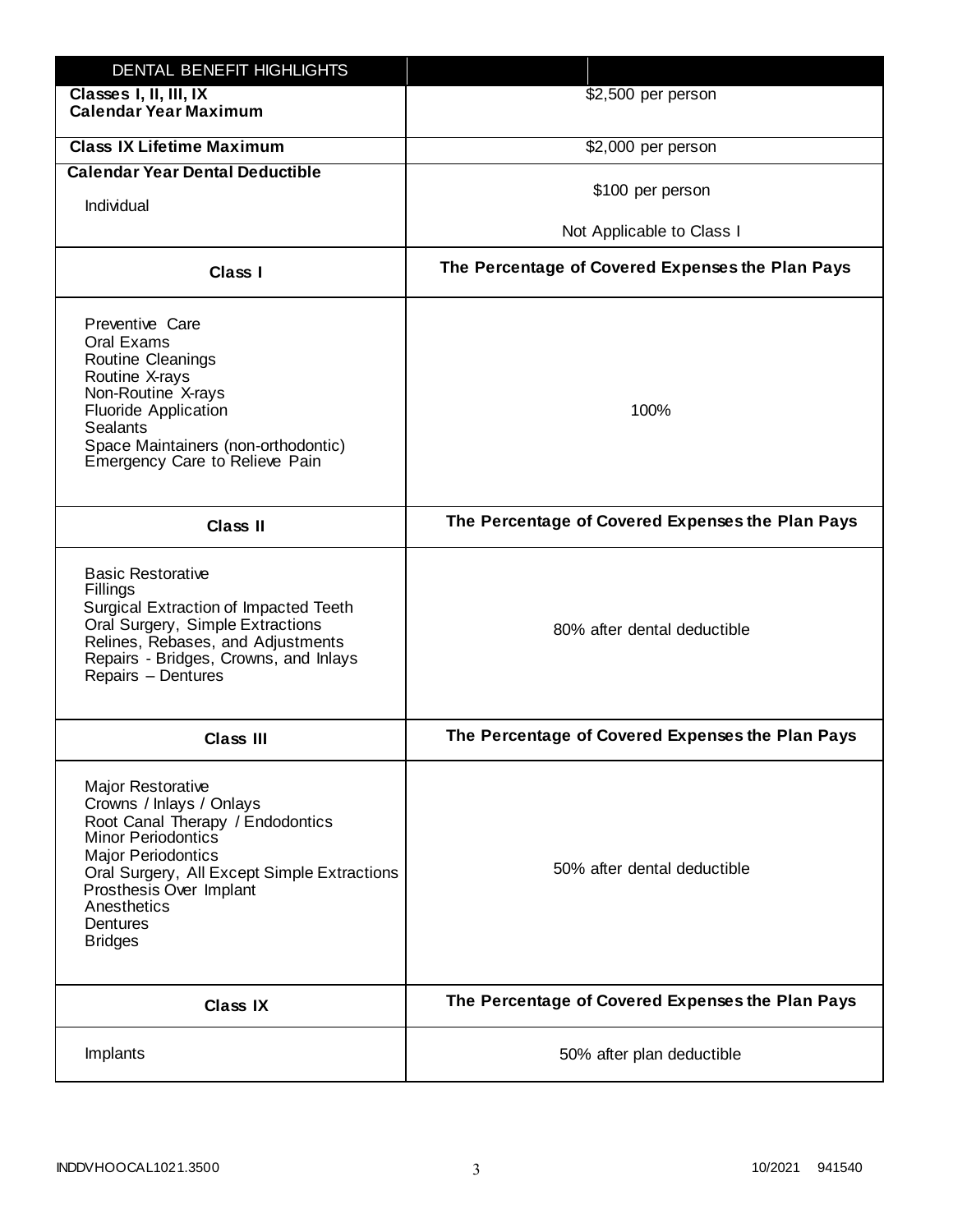| The Schedule - Vision Benefits                                                                  |                                                                                          |
|-------------------------------------------------------------------------------------------------|------------------------------------------------------------------------------------------|
| <b>VISION BENEFIT HIGHLIGHTS</b>                                                                |                                                                                          |
| Eye Examinations, including refraction                                                          | The plan pays 90% of expenses, not to exceed a \$100 calendar<br>year maximum per person |
| Materials (corrective eyeglasses or contact<br>lenses, including fittings and follow-up visits) | \$300 calendar year maximum per person                                                   |

| The Schedule - Hearing Benefits                             |                                        |
|-------------------------------------------------------------|----------------------------------------|
| <b>HEARING BENEFIT HIGHLIGHTS</b>                           |                                        |
| <b>Hearing Examinations</b>                                 | \$50 calendar year maximum per person  |
| Materials (Hearing Aids, including fittings<br>and repairs) | \$700 calendar year maximum per person |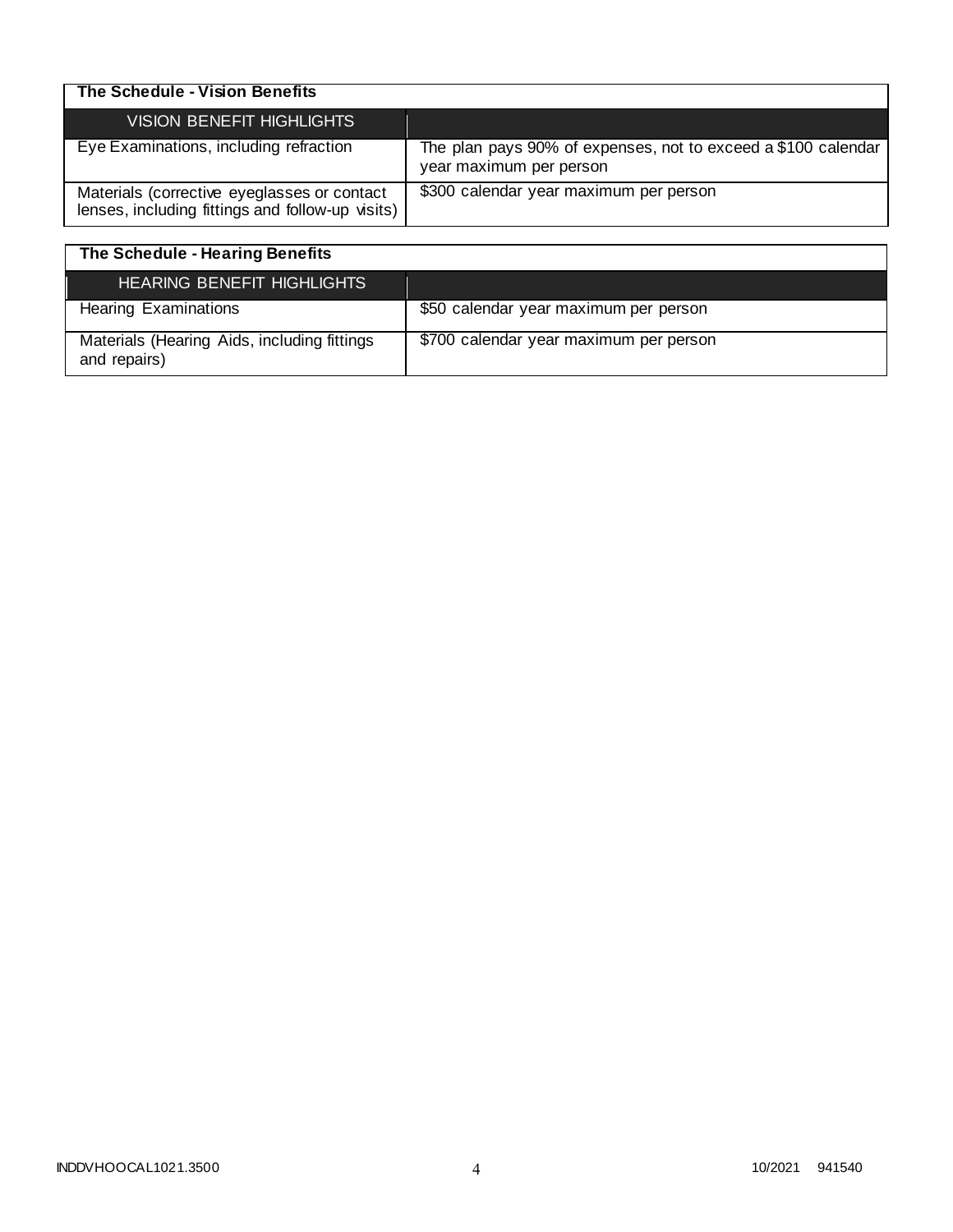# **Waiting Periods**

A Covered Person may access their dental, vision, and hearing benefit insurance once he or she has satisfied the following waiting periods.

- there is no waiting period for Class I or II dental benefits or for vision and hearing benefits.
- after 6 consecutive months of coverage dental benefits will increase to include the list of Class III procedures.
- after 12 consecutive months of coverage dental benefits will increase to include the list of Class IX procedures.

### **Missing Teeth Limitation**

- There is no payment for replacement of teeth that are missing when a person first becomes insured.
- This payment limitation no longer applies after 24 months of continuous coverage.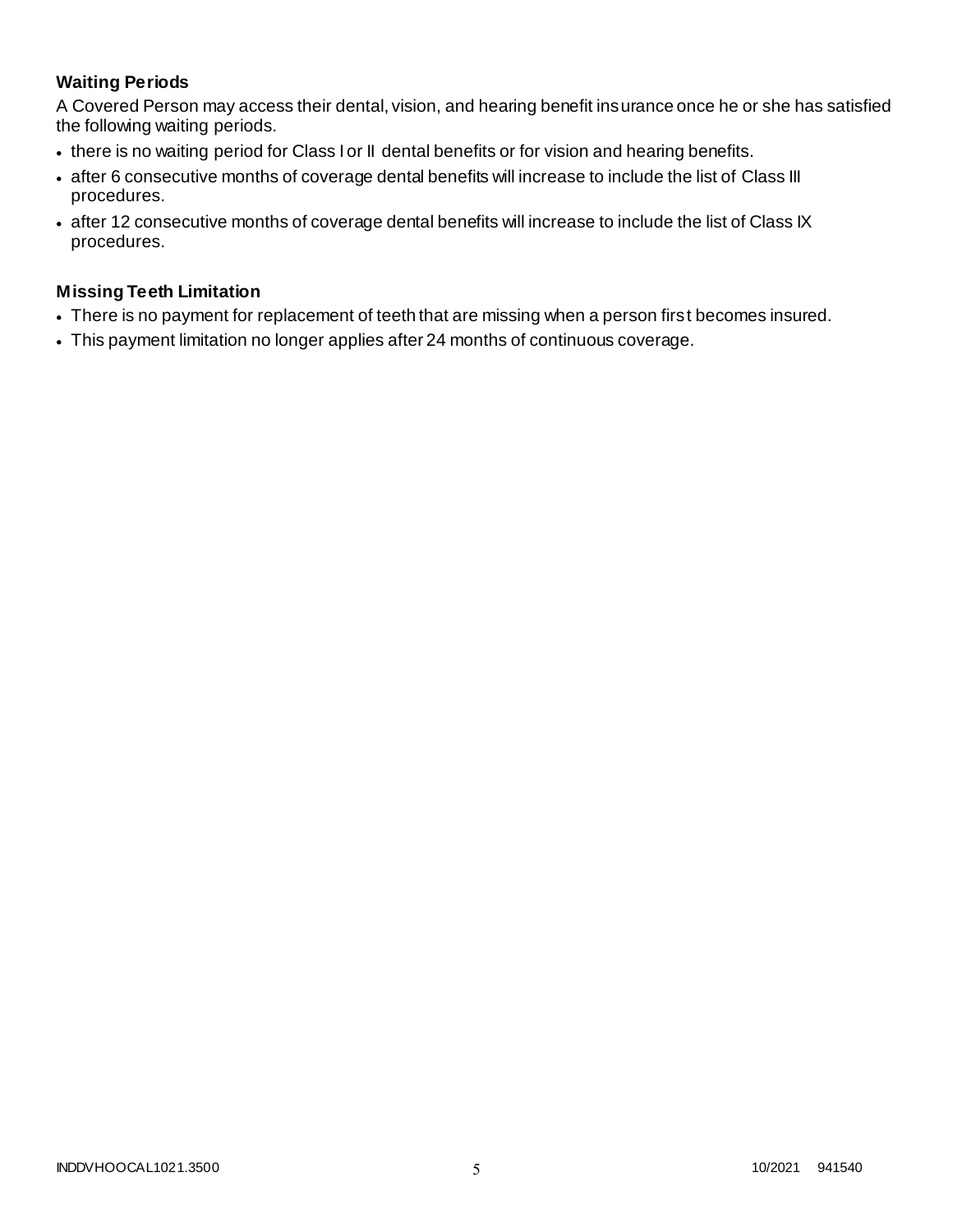# **E. Insured's Financial Responsibility**

The Insured is responsible for paying the monthly or quarterly premium on a timely basis. The Insured is also responsible to pay Providers for charges that are applied to the Deductibles, Coinsurance, and any amounts charged by Non-Participating Dental Providers in excess of the Contracted Fee. In addition, any charges for Medically Necessary and/or Dentally Necessary items that are excluded under the Policy are the responsibility of the Insured.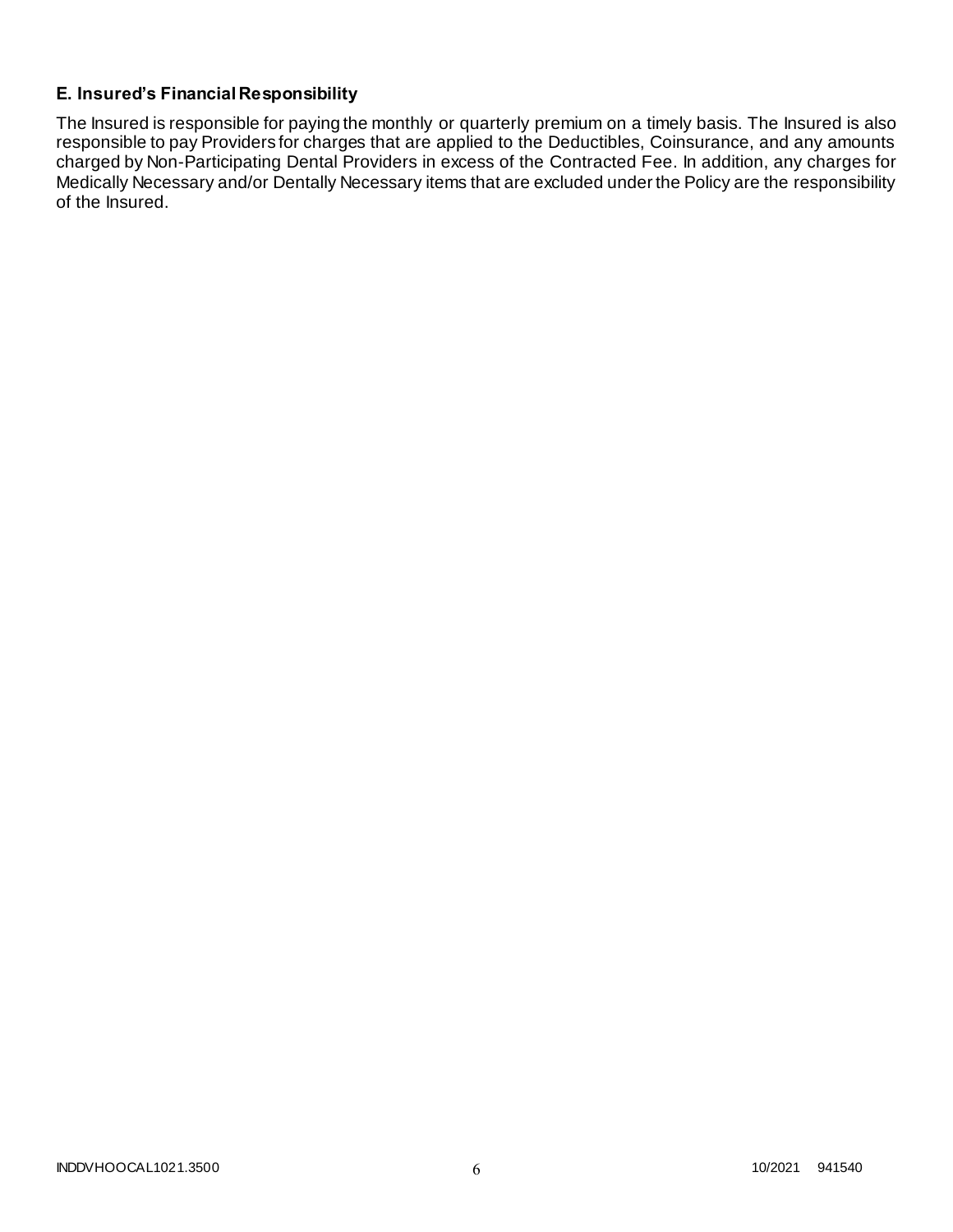# **F. Exclusions And Limitations: What Is Not Covered By This Policy**

# **Expenses Not Covered**

Covered Expenses will not include, and no payment will be made for:

- procedures which are not included in the list of Covered Dental Services, Covered Vision Services, or Covered Hearing Services;
- cone beam imaging;
- instruction for plaque control, oral hygiene and diet;
- core build-ups;
- veneers;
- precious or semi-precious metals for crowns, bridges and abutments;
- restoration of teeth which have been damaged by erosion, attrition or abrasion;
- bite registrations; precision or semi-precision attachments; or splinting;
- orthodontic treatment, except for the treatment of cleft lip and cleft palate;
- general anesthesia or intravenous sedation, when used for the purposes of anxiety control or patient management is not covered; may be considered only when medically or dentally necessary and when in conjunction with covered complex oral surgery;
- athletic mouth guards;
- services performed solely for cosmetic reasons;
- personalization or decoration of any dental device or dental work;
- replacement of an appliance per benefit guidelines;
- services that are deemed to be medical in nature;
- services and supplies received from a hospital;
- prescription drugs;
- plano lenses;
- VDT (video display terminal)/computer eyeglass benefit;
- medical or surgical treatment of the eyes;
- any type of corrective vision surgery, including LASIK surgery, radial ketatonomy (RK), automated lamellar keratoplasty (ALK), or conductive keratoplasty (CK);
- Orthoptic or vision training and any associated supplemental testing
- any eye examination, or any corrective eyewear, required by an employer as a condition of employment;
- safety eyewear;
- sub-normal vision aids or non-prescription lenses;
- Magnification or low vision aids not shown as covered in the Schedule of Vision Coverage;
- Assistive Listening Devices (ALDs);
- medical and/or surgical treatment of the internal or external structures of the ear, including but not limited to Cochlear implants;
- Hearing Aids not prescribed by a Licensed Hearing Care Professional;
- ear protective devices or plugs;
- Hearing Aids maintenance/service contracts, ear molds and other miscellaneous repairs;
- Hearing Aids purchased online or over the counter (OTC); or
- Disposable Hearing Aids.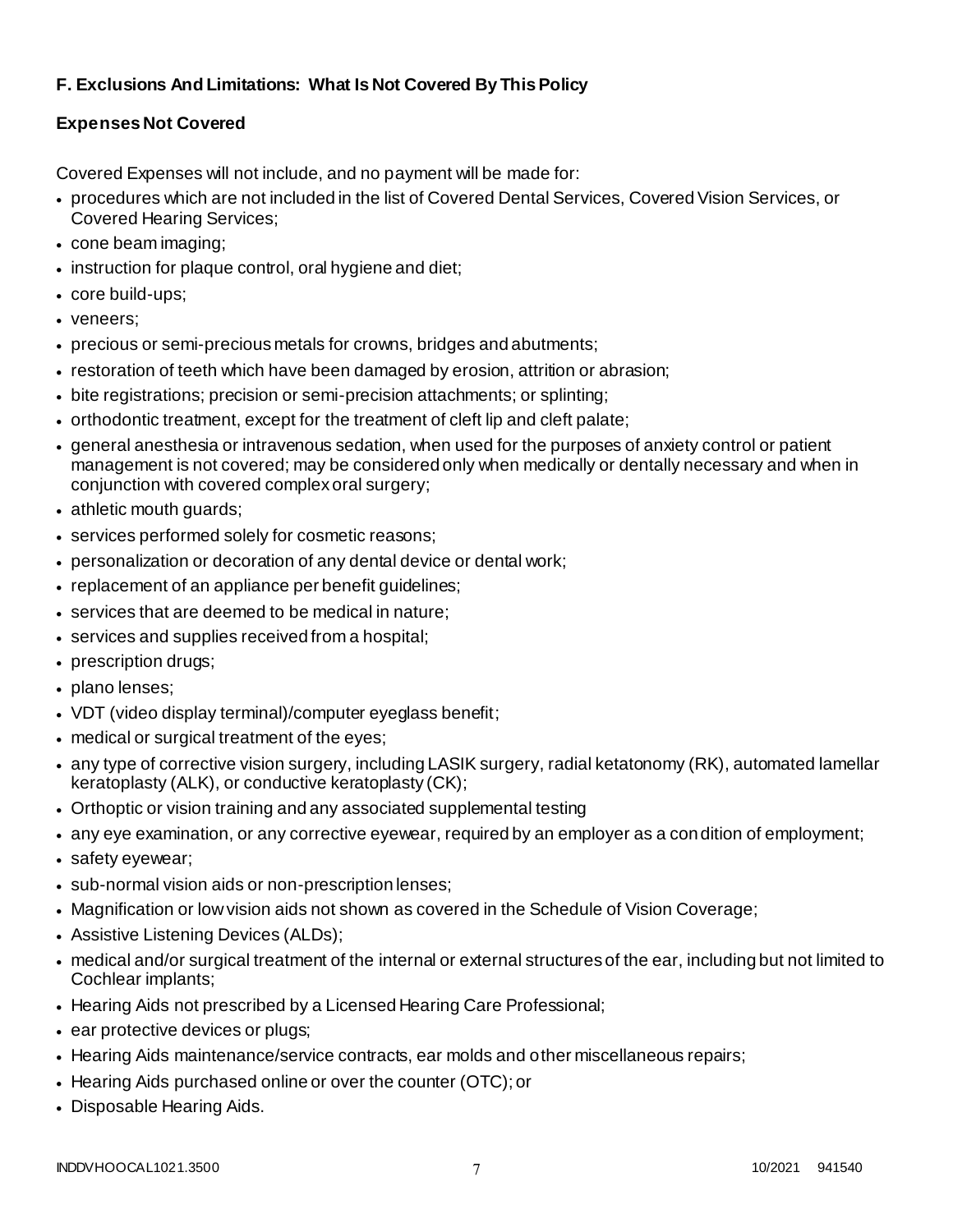### **General Limitations**

No payment will be made for expenses incurred for You or any one of Your Dependents:

- For services not specifically listed as Covered Services in this Policy;
- For services or supplies that are not Medically Necessary;
- For services received before the Effective Date of coverage;
- For services received after coverage under this Policy ends;
- For services for which You have no legal obligation to pay or for which no charge would be made if You did not have insurance coverage;
- For Professional services or supplies received or purchased directly or on Your behalf by anyone, including a Provider, from any of the following:
	- Yourself or Your employer;
	- a person who lives in the Covered Person's home, or that person's employer;
	- a person who is related to the Covered Person by blood, marriage or adoption, or that person's employer.
- for or in connection with an Injury arising out of, or in the course of, any employment for wage or profit;
- for or in connection with a Sickness which is covered under any workers' compensation or similar law;
- for charges made by a Hospital owned or operated by or which provides care or performs services for, the United States Government, if such charges are directly related to a condition which occurred while serving in the military or an associated auxiliary unit;
- services or supplies received due to an act of war, declared or undeclared while serving in the military or an associated auxiliary unit;
- to the extent that payment is unlawful where the person resides when the expenses are incurred;
- for charges which the person is not legally required to pay;
- for charges which would not have been made if the person had no insurance;
- to the extent that billed charges exceed the rate of reimbursement as described in the Schedule;
- for charges for unnecessary care, treatment or surgery;
- to the extent that You or any of Your Dependents is in any way paid or entitled to payment for those expenses by or through a public program, other than Medicaid;
- for or in connection with experimental procedures or treatment methods not approved by the American Dental Association or the appropriate dental specialty society;
- Procedures that are a covered expense under any other plan which provides dental, vision, or hearing benefits;
- To the extent that benefits are paid or payable for those expenses under the mandatory part of any auto insurance policy written to comply with a "no-fault" insurance law or an uninsured motorist insurance law. Cigna will take into account any adjustment option chosen under such part by You or any one of Your Dependents.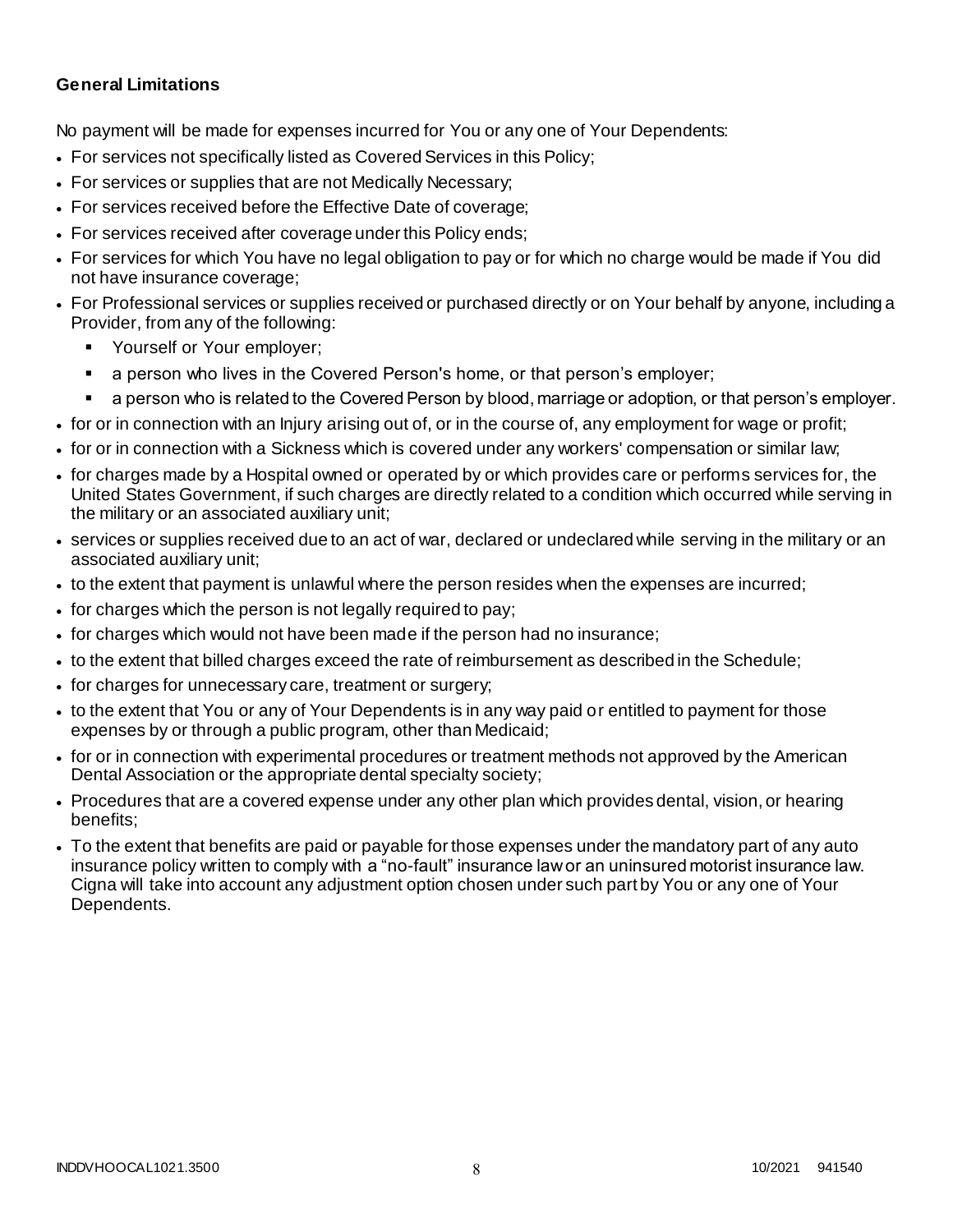### **G. Predetermination of Dental Benefits Program**

Predetermination of Benefits is a voluntary review of a Dentist's proposed treatment plan and expected charges. It is not preauthorization of service and is not required.

The treatment plan should include supporting pre-operative x-rays and other diagnostic materials as requested by Cigna's dental consultant. If there is a change in the treatment plan, a revised plan should be submitted.

Cigna will determine covered dental expenses for the proposed treatment plan. If there is no Predetermination of Benefits, Cigna will determine covered dental expenses when it receives a claim.

Review of proposed treatment is advised whenever extensive dental work is recommended when charges exceed **\$500**.

Predetermination of Benefits is not a guarantee of a set payment. Payment is based on the se rvices that are actually delivered and the coverage in force at the time services are completed.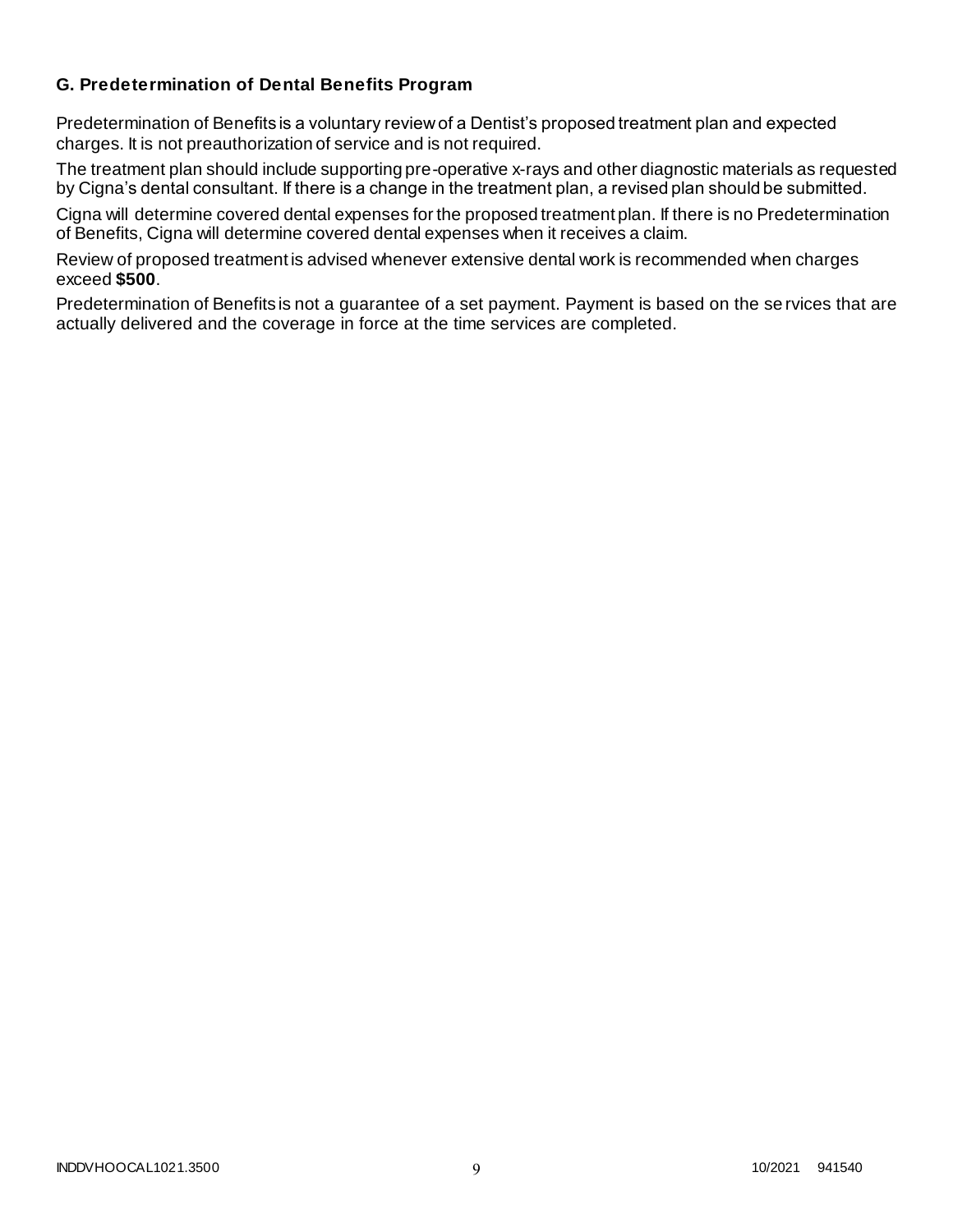### **H. General Provisions**

### **WHEN YOU HAVE A COMPLAINT OR AN APPEAL**

For the purposes of this section, any reference to "You," "Your" or "Yourself" also refers to a representative or provider designated by You to act on Your behalf, unless otherwise noted.

We want You to be completely satisfied with the care You receive. That is why We have established a process for addressing Your concerns and solving Your problems.

#### **Start with Member Services**

We are here to listen and help. If You have a concern regarding a person, a service, the quality of care, or contractual benefits, You can call Our toll-free number and explain Your concern to one of Our Customer Service representatives. You can also express that concern in writing. Please call or write to Us at the following:

Customer Services Toll-Free Number or address on mycigna.com, explanation of benefits or claim form

We will do Our best to resolve the matter on Your initial contact. If We need more time to review or investigate Your concern, We will get back to You as soon as possible, but in any case within 30 days. If You are not satisfied with the results of a coverage decision, You can start the appeals procedure.

#### **Appeals Procedure**

Cigna has a two step appeals procedure for coverage decisions. To initiate an appeal, You must submit a request for an appeal in writing within 365 days of receipt of a denial notice. You should state the reason why You feel Your appeal should be approved and include any information supporting Your appeal. If You are unable or choose not to write, You may ask to register Your appeal by telephone. Call or write to Us at the toll-free number or address on Your Benefit Identification card, explanation of benefits or claim form.

#### **Level One Appeal**

Your appeal will be reviewed and the decision made by someone not involved in the initial decision. Appeals involving Medical Necessity or clinical appropriateness will be considered by a health care professional.

For level one appeals, We will respond in writing with a decision within 30 calendar days after We receive an appeal for a postservice coverage determination. If more time or information is needed to make the determination, We will notify You in writing to request an extension of up to 15 calendar days and to specify any additional information needed to complete the review.

If You are not satisfied with Our level-one appeal decision, You may request a level-two appeal.

### **Level Two Appeal**

If You are dissatisfied with Our level one appeal decision, You may request a second review. To start a level two appeal, follow the same process required for a level one appeal.

Most requests for a second review will be conducted by the Appeals Committee, which consists of at least three people. Anyone involved in the prior decision may not vote on the Committee. For appeals involving Medical Necessity or clinical appropriateness, the Committee will consult with at least one Dentist reviewer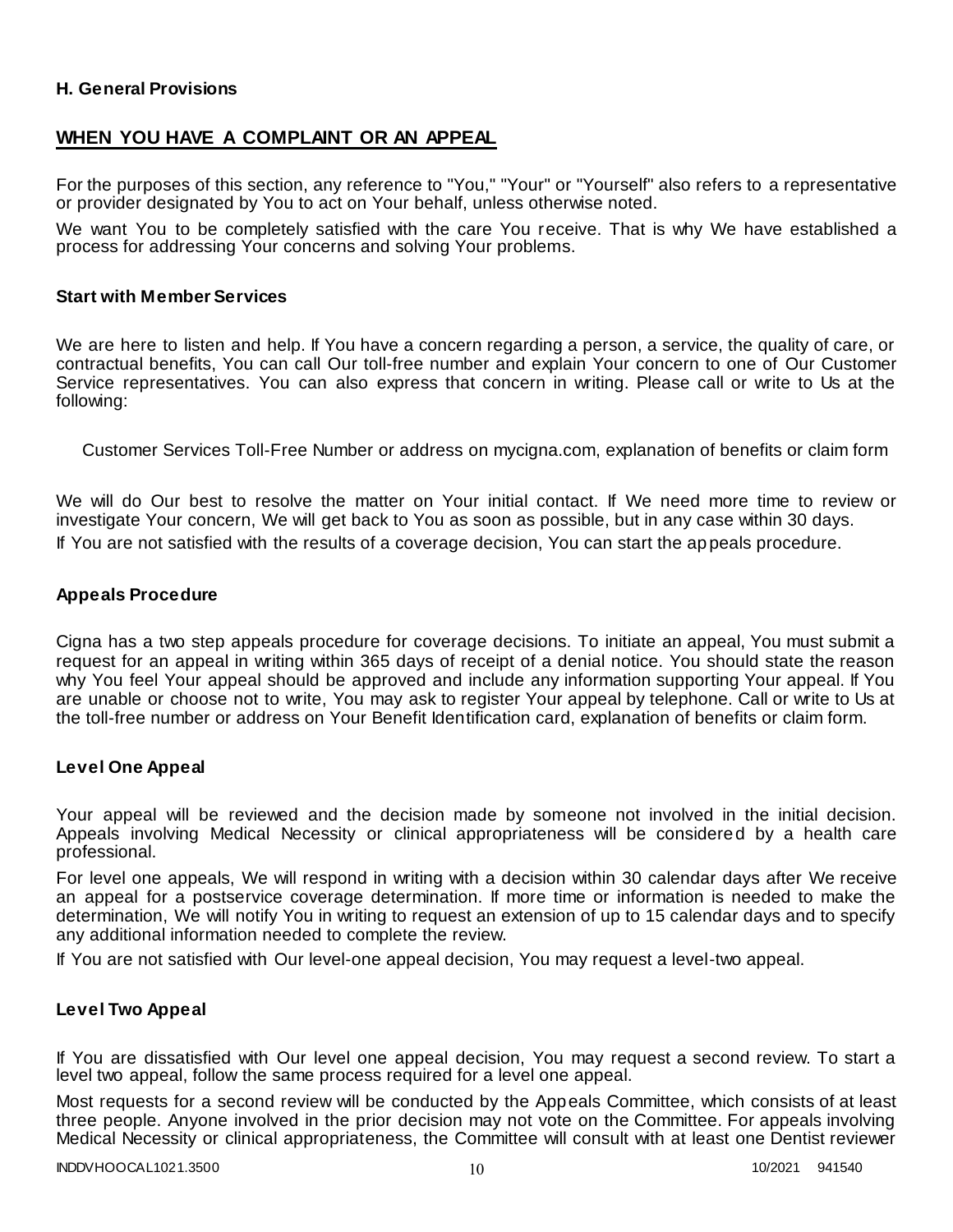in the same or similar specialty as the care under consideration, as determined by Cigna's Dentist reviewer. You may present Your situation to the Committee in person or by conference call.

For level two appeals We will acknowledge in writing that We have received Your request and schedule a Committee review. For postservice claims, the Committee review will be completed within 30 calendar days. If more time or information is needed to make the determination, We will notify You in writing to request an extension of up to 15 calendar days and to specify any additional information needed by the Committee to complete the review. You will be notified in writing of the Committee's decision within five working days after the Committee meeting, and within the Committee review time frames above if the Committee does not approve the requested coverage.

### **Notice of Benefit Determination on Appeal**

Every notice of an appeal decision will be provided in writing or electronically and, if an adverse determination, will include:

- (1) the specific reason or reasons for the denial decision;
- (2) reference to the specific Policy provisions on which the decision is based;
- (3) a statement that the claimant is entitled to receive, upon request and free of charge, reasonable access to and copies of all documents, records, and other Relevant Information as defined;
- (4) upon request and free of charge, a copy of any internal rule, guideline, protocol or other similar criterion that was relied upon in making the adverse determination regarding Your appeal, and an explanation of the scientific or clinical judgment for a determination that is based on a medical necessity, experimental treatment or other similar exclusion or limit.

#### **Relevant Information**

Relevant Information is any document, record, or other information which was relied upon in making the benefit determination; was submitted, considered, or generated in the course of making the benefit determination, without regard to whether such document, record, or other information was relied upon in making the benefit determination; demonstrates compliance with the administrative processes and safeguards required by federal law in making the benefit determination; or constitutes a statement of policy or guidance with respect to the plan concerning the denied treatment option or benefit or the claimant's diagnosis, without regard to whether such advice or statement was relied upon in making the benefit determination.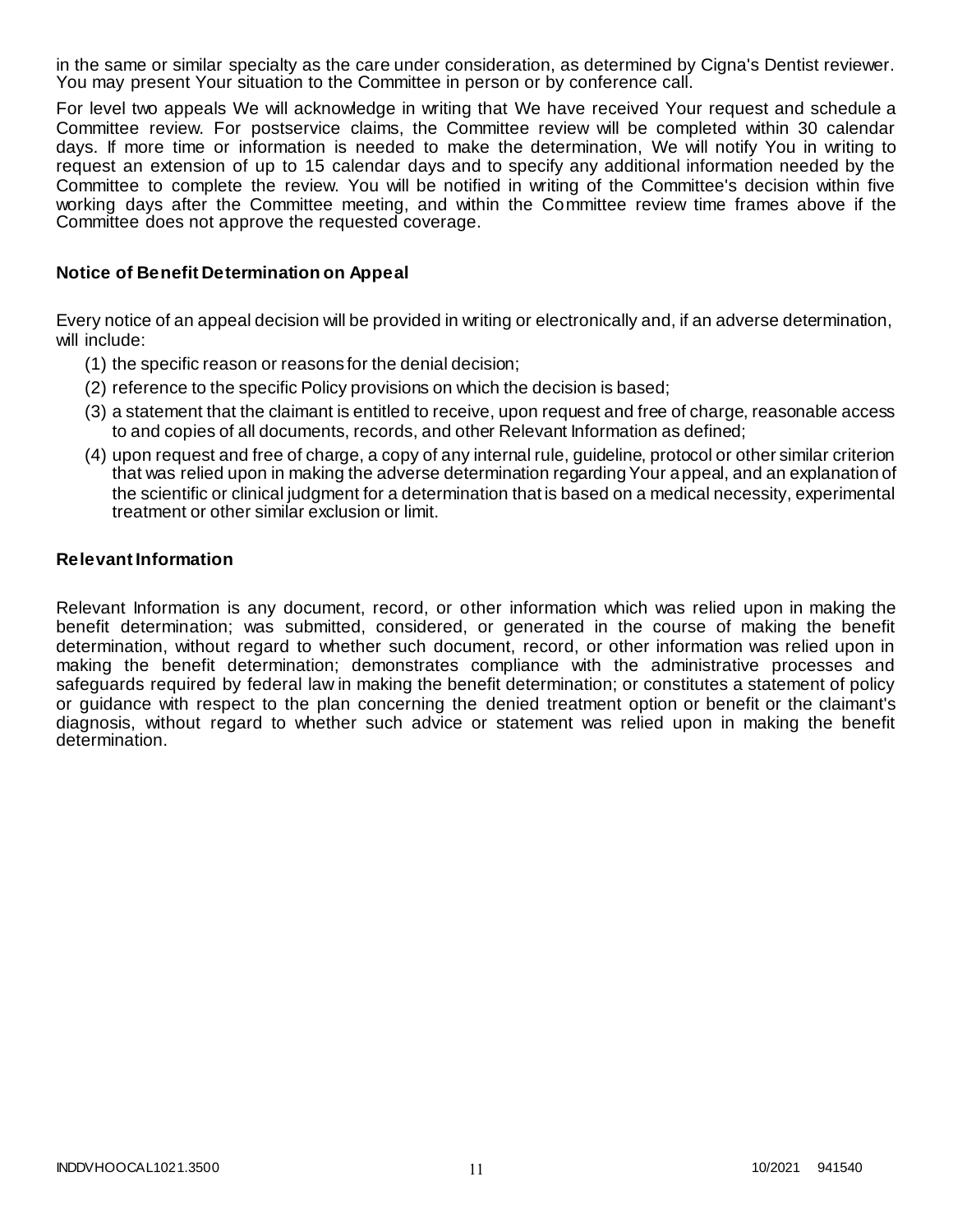# **I. Participating Dental Providers**

Cigna will provide a current list of Dentists currently participating with Cigna and their locations to each Covered Person upon request.

To verify if a Dentist is currently participating with Cigna and is accepting new Cigna Insureds, the Covered Person should visit Our website at mycigna.com.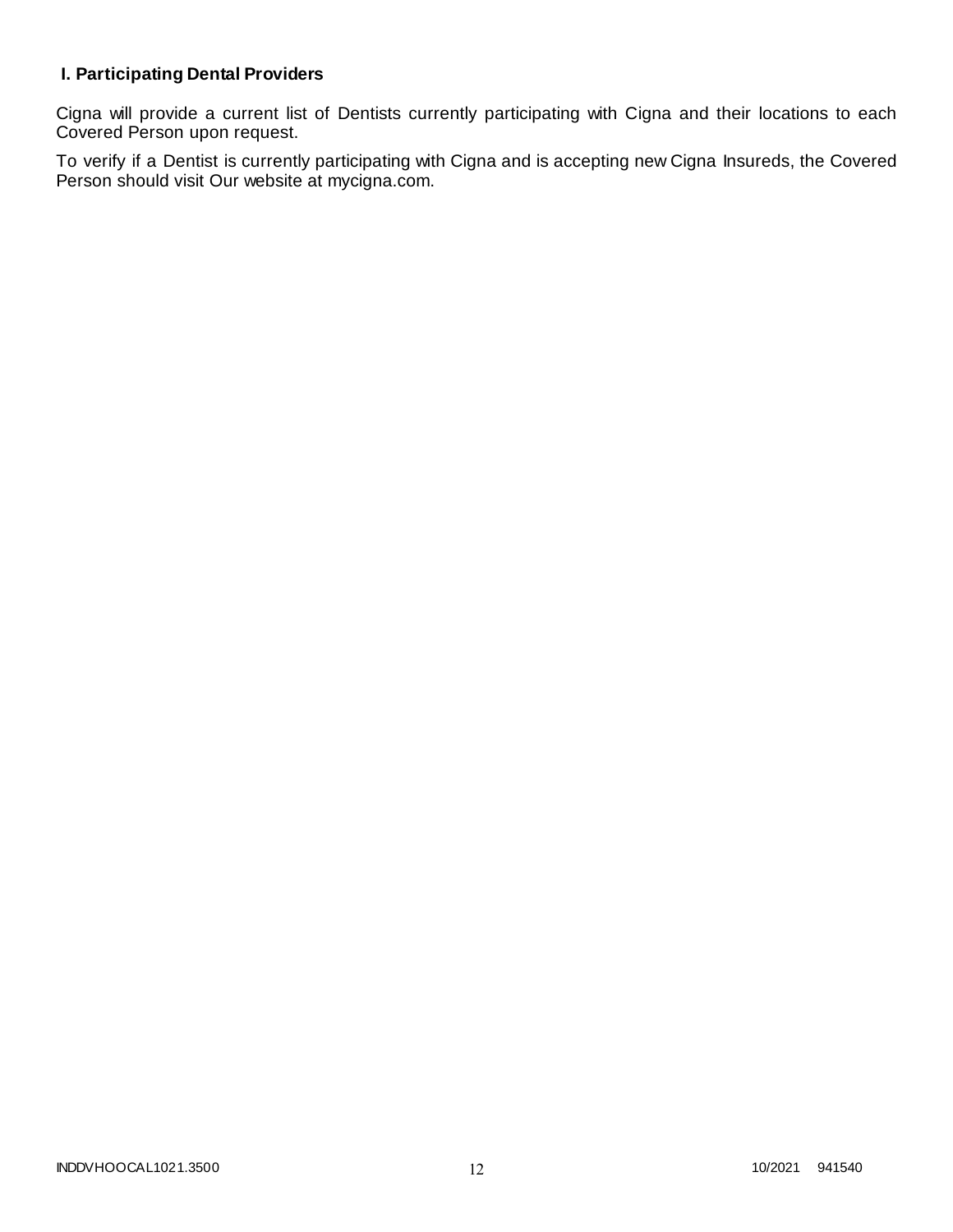### **J. Renewability, Eligibility, and Continuation**

1. The Policy will renew except for the specific events stated in the Policy. Cigna may change the premiums of the Policy with 60 days written notice to the Insured. However, Cigna will not refuse to renew or change the premium schedule for the Policy on an individual basis, but only for all Insureds in the same class and covered under the same Policy as You.

2. The individual plan is designed for residents of Alabama who are not enrolled under or covered by any other group or individual health coverage. You must notify Cigna of all changes that may affect any Covered Person's eligibility under the Policy.

3. You or Your Dependent(s) will become ineligible for coverage:

- When premiums are not paid according to the due dates and grace periods described in the premium section.
- With respect to Your Spouse, Domestic Partner, or partner to a Civil Union: when the Spouse is no longer married to the Insured or when the union is dissolved.
- With respect to You and Your Family Member(s): when You no longer meet the requirements listed in the Conditions of Eligibility section.
- The date the Policy terminates.
- When the Insured no longer lives in the Service Area.

4. If a Covered Person's eligibility under this Plan would terminate due to the Insured's death, divorce or if other Dependents would become ineligible due to age or no longer qualify as dependents for coverage under this Plan; except for the Insured's failure to pay premium, the Covered Person's insurance will be continued if the Covered Person exercising the continuation right notifies Cigna and pays the appropriate monthly premium within 60 days following the date this Policy would otherwise terminate. Any waiting periods in the new Plan will be considered as being met to the extent coverage was in force under this Plan.